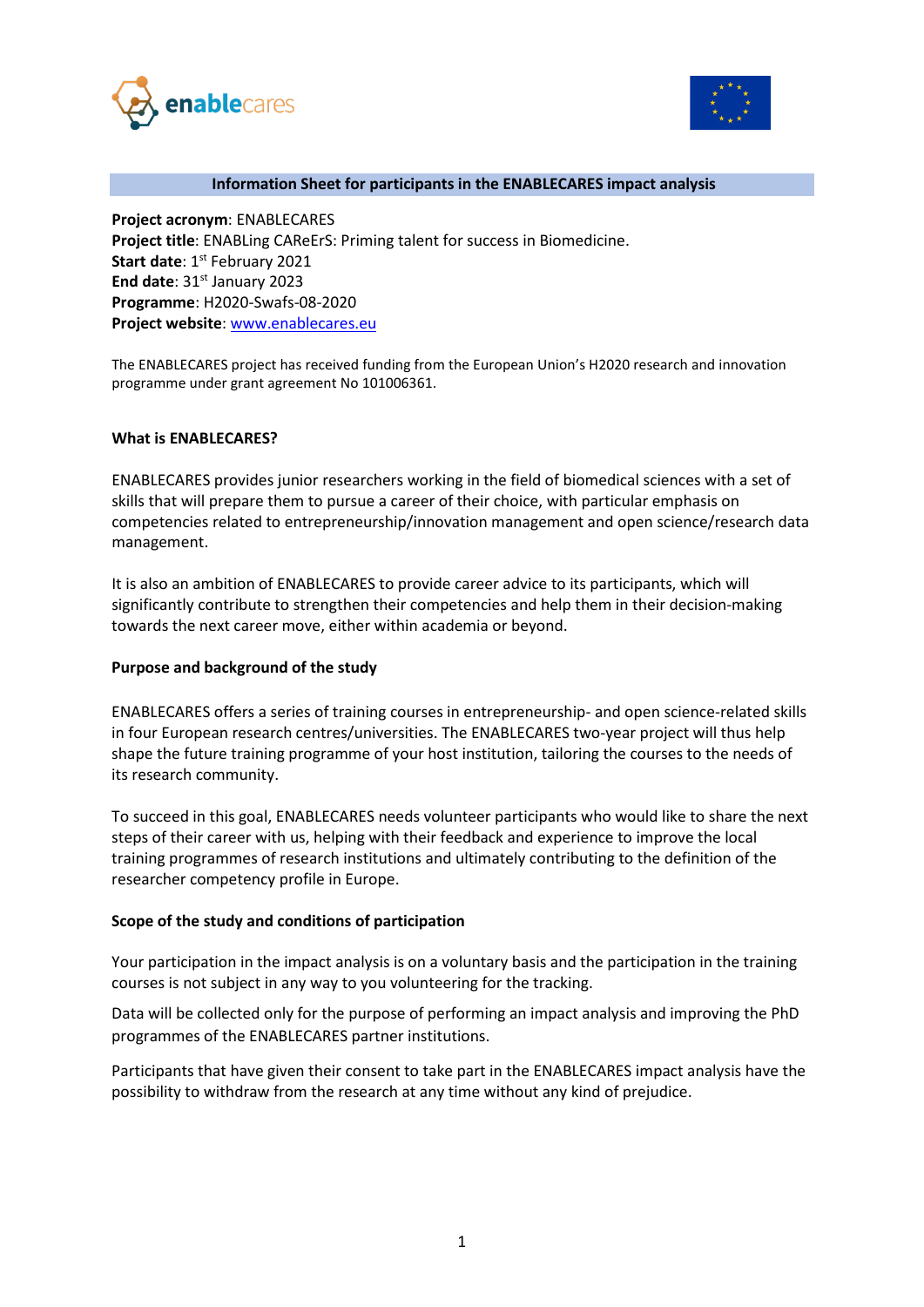



## **Research procedure**

The objective of the ENABLECARES impact analysis study is to track the next steps in the career of junior researchers that take part in the ENABLECARES entrepreneurship and open science courses, with the aim to obtain potential correlations between the training received and their career decisions.

# **Data processing: privacy and confidentiality**

The processing of personal data will be performed in agreement with the General Data Protection Regulation 2016/679 (GDPR).

The partner institutions of ENABLECARES will collect and store personal data, namely gender, year of birth, year and type of undergraduate degree, year and type of PhD and research area, subsequent job position(s), country, sector and field of subsequent job position(s) for the purpose of tracking a participant. ENABLECARES will refrain from requesting any data that is not considered strictly necessary for the research purpose.

*[Partner institution name]* is responsible for collecting and storing personal data of *[Partner institution name]'s* participants. Data will be stored for a minimum time of 10 years (the minimum time required to obtain representative information from successive career steps).

*[Partner institution name]* has all the appropriate technical and organizational measures in place in order to safeguard all data stored.

All data will be anonymised by *[Partner institution name]* prior to being shared with other ENABLECARES partner institutions for impact analysis purposes.

## **Risks and benefits**

The participation in this study does not entail any risks for the participants.

No direct, personal benefits from participation are described. However, your contribution to the impact analysis will be essential for the ENABLECARES partner institutions to shape their future training programmes, thus contributing to improve the training and career advice offered to future junior researchers and their employability.

## **Contact persons**

Questions regarding the research and the objectives of the project may be addressed to the ENABLECARES project manager:

Anna Montras (IRB Barcelona) ENABLECARES Project Manager [anna.montras@irbbarcelona.org](mailto:Clara.caminal@irbbarcelona.org)

Questions related to the treatment of data, including privacy and confidentiality may be addressed to the Data Protection Officer appointed by ENABLECARES.

ENABLECARES Data Protection Officer [dataprotection@irbbarcelona.org](mailto:Bibiana.cervello@irbbarcelona.org)